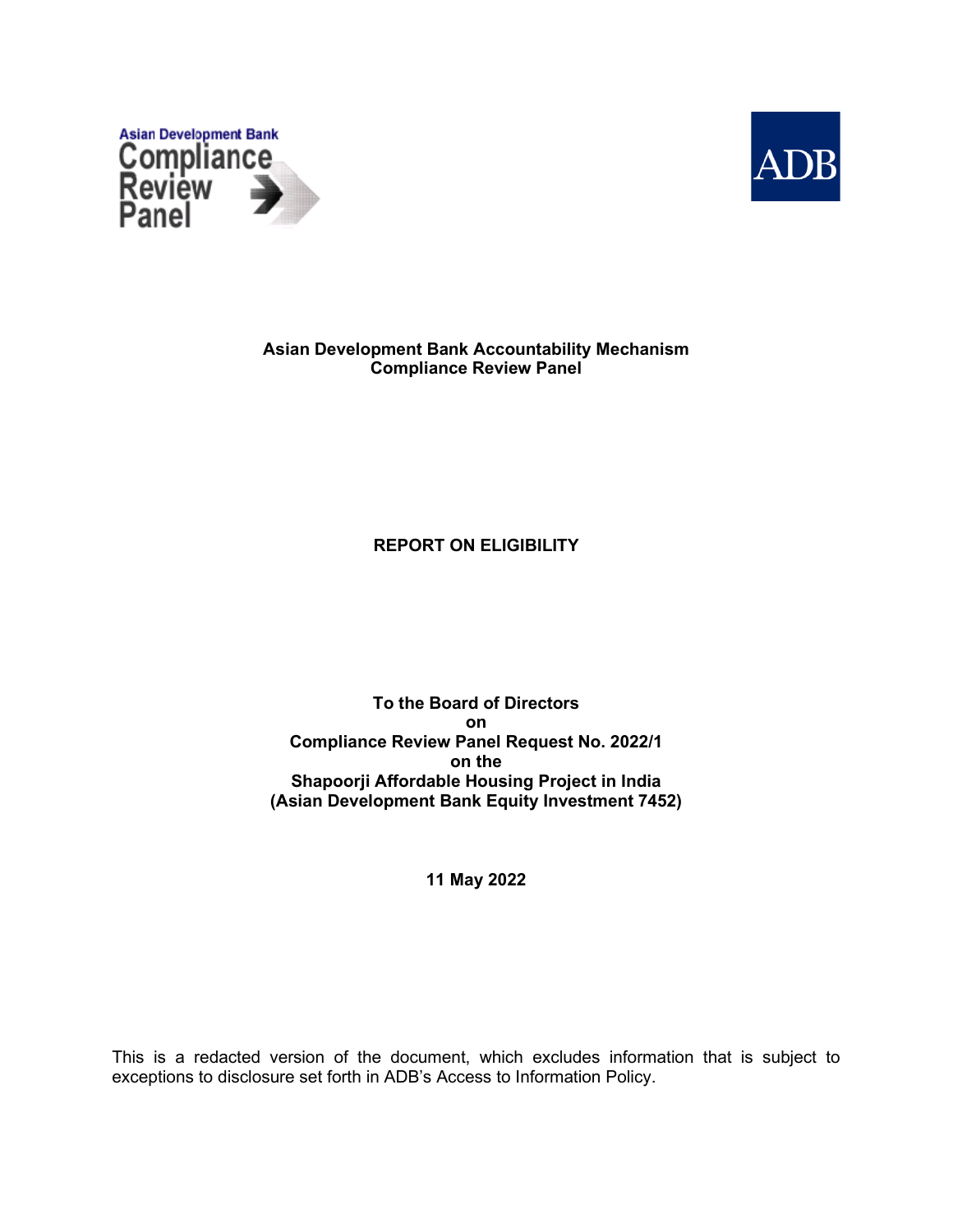# **CURRENCY EQUIVALENTS**

(as of 11 May 2022)

| Currency unit |     | – Indian rupee/s (₹) |
|---------------|-----|----------------------|
| ₹1.00         | $=$ | \$0.0129412145       |
| \$1.00        | $=$ | ₹77.272500           |

## **ABBREVIATIONS**

| <b>ADB</b>   |       | Asian Development Bank                      |
|--------------|-------|---------------------------------------------|
| <b>AMP</b>   |       | <b>Accountability Mechanism Policy</b>      |
| <b>CRP</b>   | $ \,$ | <b>Compliance Review Panel</b>              |
| <b>OM</b>    |       | <b>Operations Manual</b>                    |
| <b>PSOD</b>  | $ \,$ | <b>Private Sector Operations Department</b> |
| <b>SPCPL</b> |       | Shapoorji Pallonji and Company Private Ltd  |
| <b>SPS</b>   |       | <b>Safeguard Policy Statement</b>           |

**NOTE** In this report, "\$" refers to United States dollars.

In preparing any country program or strategy, financing any project, or by making any designation of or reference to a particular territory or geographic area in this document, the Asian Development Bank does not intend to make any judgments as to the legal or other status of any territory or area.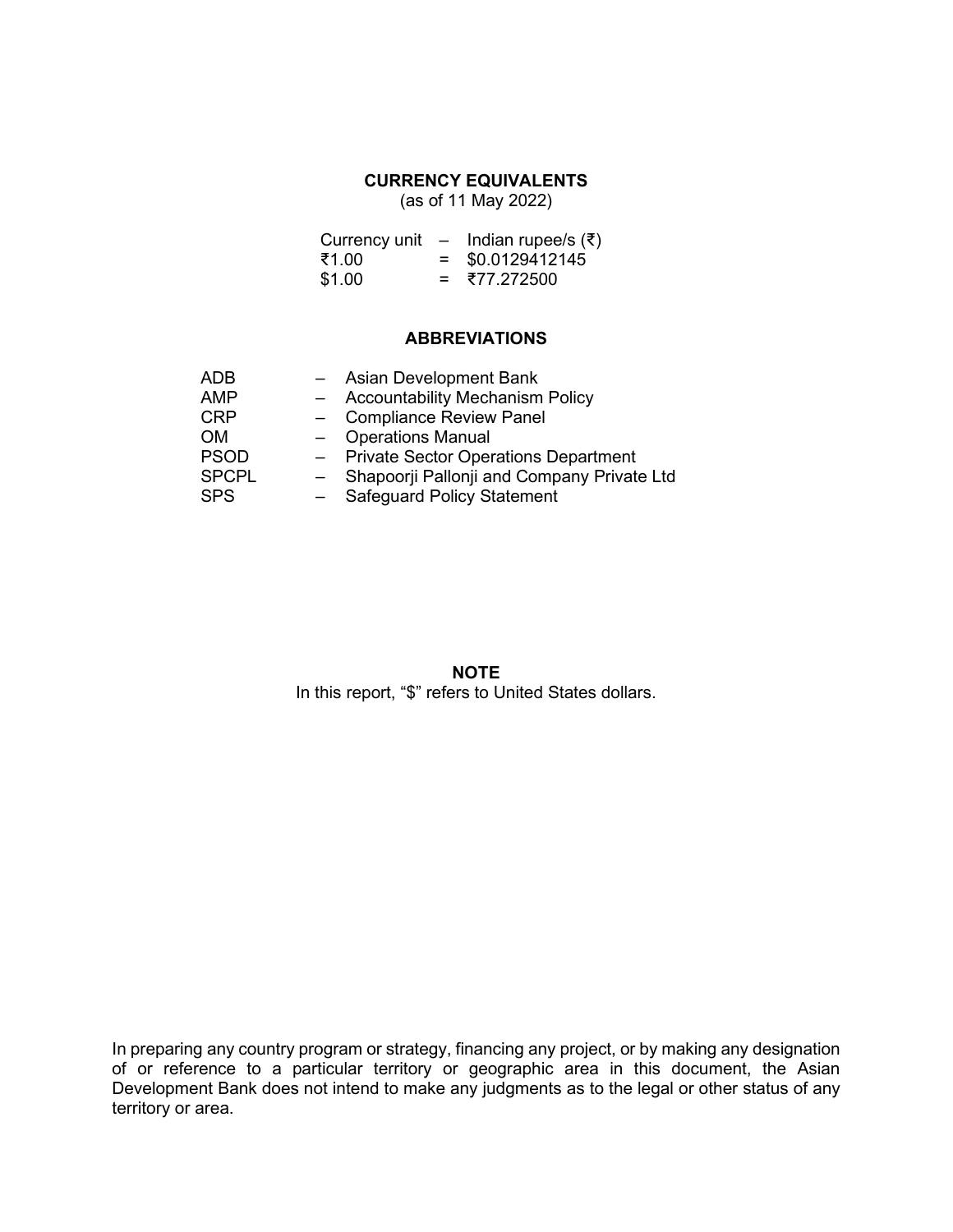# **CONTENTS**

|      |                           | Page |
|------|---------------------------|------|
| I.   | <b>BACKGROUND</b>         | 1    |
| II.  | THE PROJECT               | 1    |
| III. | THE COMPLAINT             | 2    |
| IV.  | ADB MANAGEMENT'S RESPONSE | 3    |
| V.   | <b>ELIGIBILITY</b>        | 3    |
| VI.  | <b>CONCLUSION</b>         | 4    |
|      |                           |      |

# APPENDIXES

(Note: The following Appendixes are not disclosed in accordance with the Exceptions to Disclosure of ADB's Access to Information Policy, namely: (i) information provided in confidence; and (ii) security and safety)

| <b>Request for Compliance Review</b> |  |
|--------------------------------------|--|
| ADB Management's Response            |  |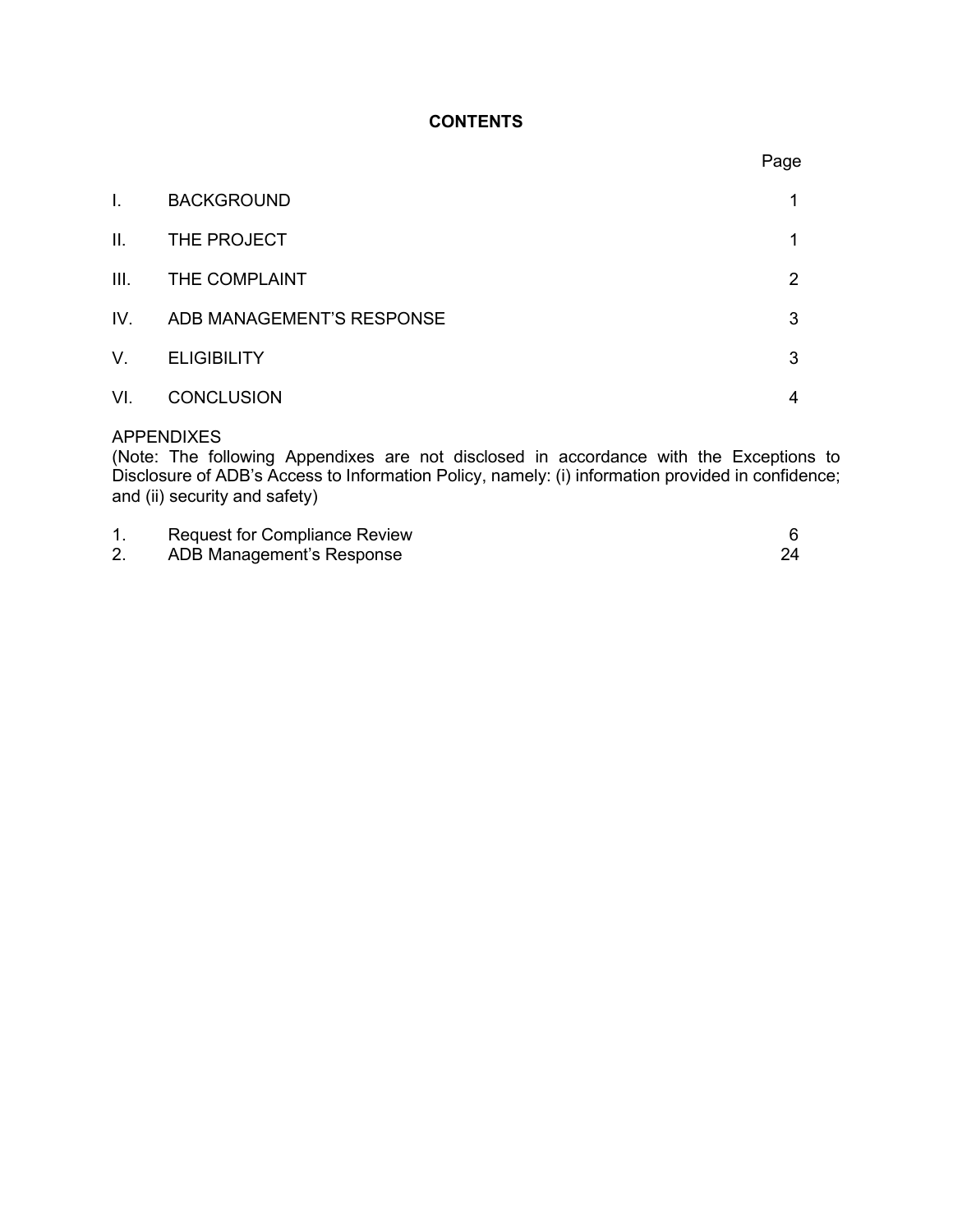## **I. BACKGROUND**

1. A request for compliance review (complaint) was forwarded by the Complaint Receiving Officer of the Asian Development Bank (ADB) Accountability Mechanism to the Compliance Review Panel (CRP) on 3 March 2022 in respect of private sector investment, ADB Equity No. 7452: Shapoorji Affordable Housing Project (Project) in India.<sup>[1](#page-3-0)</sup>

2. In accordance with para. 178 of the Accountability Mechanism Policy (AMP) read with para. 71 of Operations Manual (OM) section L1/Operating Procedures (OP), $^2$  $^2$  the CRP carried out an initial assessment of the complaint and concluded that it fell within the mandate of the compliance review function.

3. Following its initial assessment, the CRP proceeded to assess the eligibility of the complaint in accordance with paragraphs 179 and 180 of the AMP read with paras. 72 and 73 of the OM section L1/OP. This report summarizes the findings and analysis of the CRP on the eligibility of the complaint for compliance review in accordance with the AMP.

## **II. THE PROJECT**

4. ADB provided equity investment to the borrower which will develop several affordable housing projects in various cities throughout India. The client, following a change of name, is Joyville Shapoorji Housing Private Limited (formerly Drashti Developers Private Limited) and the project sponsor is Shapoorji Pallonji and Company Private Ltd (SPCPL). Project documentation indicates that Drashti Developers Private Limited was incorporated by SPCPL "as the entity under which all future affordable housing projects under the Shapoorji brand will be developed."<sup>[3](#page-3-2)</sup> SPCPL, a large Indian conglomerate which also has a presence abroad, includes 18 major companies engaged in engineering and construction, infrastructure, real estate, water, energy and financial services and was established in 1865.<sup>[4](#page-3-3)</sup> Based on the Report and Recommendation of the President to the ADB Board of Directors, SPCPL approached ADB "to invest in a housing platform to develop a portfolio of affordable housing projects" and which is "considered to be one of the best opportunities for ADB to support affordable housing in India because of its high development impact and its strong and experienced sponsor."[5](#page-3-4) Total equity investment of up to ₹2,170.00 million (equivalent to \$35 million) was approved by the ADB Board of Directors on 7 July 2015, with drawdown of ADB funds to be staggered against different sub-project development timelines.

5. Through a series of sub-projects, the Project aims to build a total of about 20,000 residential housing units, directly creating around 9,000 jobs for unskilled and semiskilled workers during construction,<sup>[6](#page-3-5)</sup> and providing affordable housing for working class, salaried, service sector households in the upper part of the lower income group and the middle-income group segment,<sup> $7$ </sup>

<span id="page-3-0"></span><sup>1</sup> Asian Development Bank (ADB). India: Shapoorji Affordable Housing Project. [https://www.adb.org/projects/48341-](https://www.adb.org/projects/48341-001/main) [001/main.](https://www.adb.org/projects/48341-001/main)

<span id="page-3-1"></span><sup>2</sup> ADB. 2012. *Accountability Mechanism Policy 2012.* Manila. [https://www.adb.org/documents/accountability](https://www.adb.org/documents/accountability-mechanism-policy-2012)[mechanism-policy-2012;](https://www.adb.org/documents/accountability-mechanism-policy-2012) and ADB. 2012. Accountability Mechanism. *Operations Manual*. OM L1/BP. Manila. [https://www.adb.org/sites/default/files/institutional-document/31483/om-l1.pdf.](https://www.adb.org/sites/default/files/institutional-document/31483/om-l1.pdf)

<span id="page-3-2"></span><sup>3</sup> ADB. 2015. *Report and Recommendation of the President to the Board of Directors: Proposed Investment Drashti Developers Private Limited Shapoorji Affordable Housing Project (India)*. Manila.

<span id="page-3-3"></span>[https://www.adb.org/sites/default/files/project-document/162043/48341-001-rrp.pdf.](https://www.adb.org/sites/default/files/project-document/162043/48341-001-rrp.pdf) 4 Shapoorji Pallonji. [https://www.shapoorjipallonji.com/about.](https://www.shapoorjipallonji.com/about)

<span id="page-3-4"></span> $5$  Footnote 3, p. 1.

<span id="page-3-6"></span><span id="page-3-5"></span> $6$  Footnote 3, p. 3.  $7$  Footnote 3, p. 1.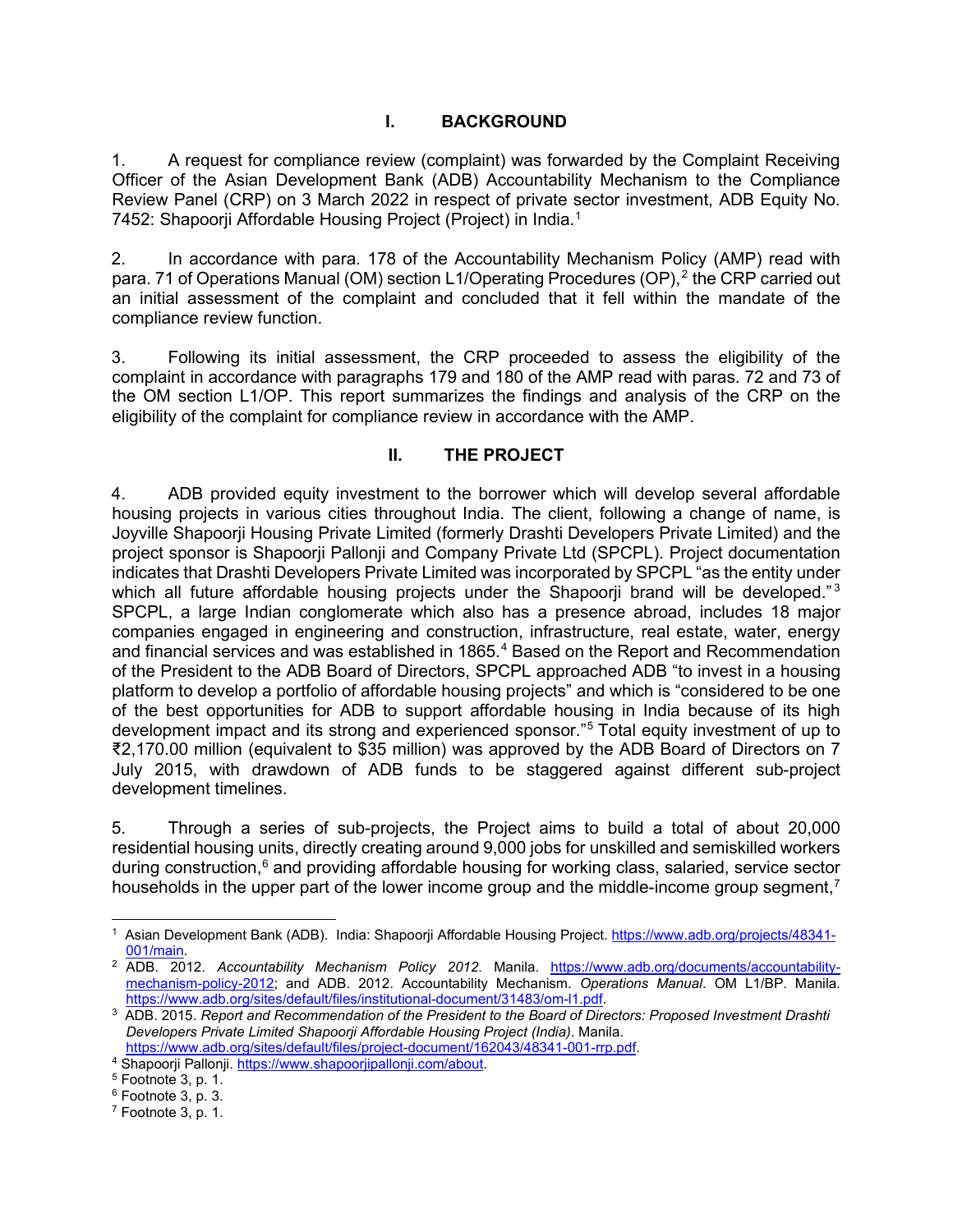targeting working class, salaried, service sector households. ADB sees the Project as supporting the government of India's priority of promoting affordable housing, and the call in the country's Twelfth Five Year Plan 2012–2017 for private sector involvement in housing.<sup>[8](#page-4-0)</sup> Six (6) sub-projects to be located in several cities in India are expected to be completed between June 2024 and March 2026.<sup>[9](#page-4-1)</sup> The complaint focuses on one of these subprojects.

6. The ADB Safeguard Policy Statement (SPS), [10](#page-4-2) requires ADB to categorize projects according to the significance of their potential impacts. ADB classified the Project as category B for environmental impacts and explained that sites to be considered for the sub-projects are to be within "municipal boundaries of the metropolitan areas, subject to a development control plan and zoned for residential development". The Project is not anticipated to be associated with significant environmental disturbances as screening criteria for site selection will avoid environmentally sensitive areas. [11](#page-4-3) The Project was classified as category C for both involuntary resettlement and impacts to indigenous peoples. To ensure that the Project avoids involuntary resettlement, subprojects are to be developed in "already aggregated lands, free of land disputes or encumbrances", and sourced through: "(i) lands already owned by SPG in the metropolitan cities, (ii) a network of reputed land aggregators and realtors with access to suitable lands, and (iii) international property consultants and reputed brokers."[12](#page-4-4)

### **III. THE COMPLAINT**

7. The complaint concerns the Manjri sub-project in Pune, in Maharashtra, India. The complainants have requested non-disclosure of their identities, as they are entitled to do under the AMP. In substance, they assert that land that properly belonged to them was illegally sold to third parties and was then transferred again for inclusion in the gross area acquired for the subproject. The complainants explain that they are family members and heirs of a former tenant farmer of a disputed part of the total land acquired for the sub-project, and that the former tenant farmer had a right to ownership of the disputed land under certain statutory provisions applicable in the state of Maharashtra. The complainants have explained that this right had been established in the course of court proceedings, and that some relevant court proceedings to reclaim the land are still in progress. Their relative (i.e., the former tenant farmer) had also built a house on part of the land. This house and the plot of land that it stood on were not included in the purported sale, but the house was subsequently demolished and family possessions in and around the house were disposed of. The plot on which the house stood was also included within the area of the overall development site for the sub-project, together with land that had earlier been sold, illegally in the complainants' view. The complainants consider that ADB has been noncompliant with its responsibilities regarding the land acquisition process. They have provided the CRP with various legal and other official documents in support of their claimed right to cultivate the disputed land; and to ownership of some or all of the land and the house that stood on part of the land. The complainants also assert that a natural stream crosses the disputed land. In the complainants' view, this makes the land unsuitable for housing development or for inclusion in calculation of the sub-project's floor space index (FSI); and it also means that the sub-project could be associated with destruction of the environment.

<span id="page-4-0"></span><sup>8</sup> Footnote 3, p. 3.

<span id="page-4-2"></span><span id="page-4-1"></span><sup>&</sup>lt;sup>9</sup> Footnote 1, p.1.

<sup>10</sup> ADB. 2009. *Safeguard Policy Statement*. Manila. [https://www.adb.org/sites/default/files/institutional](https://www.adb.org/sites/default/files/institutional-document/32056/safeguard-policy-statement-june2009.pdf)[document/32056/safeguard-policy-statement-june2009.pdf.](https://www.adb.org/sites/default/files/institutional-document/32056/safeguard-policy-statement-june2009.pdf)

<span id="page-4-3"></span><sup>11</sup> Footnote 3, p. 6.

<span id="page-4-4"></span> $12$  Footnote 3, p. 6.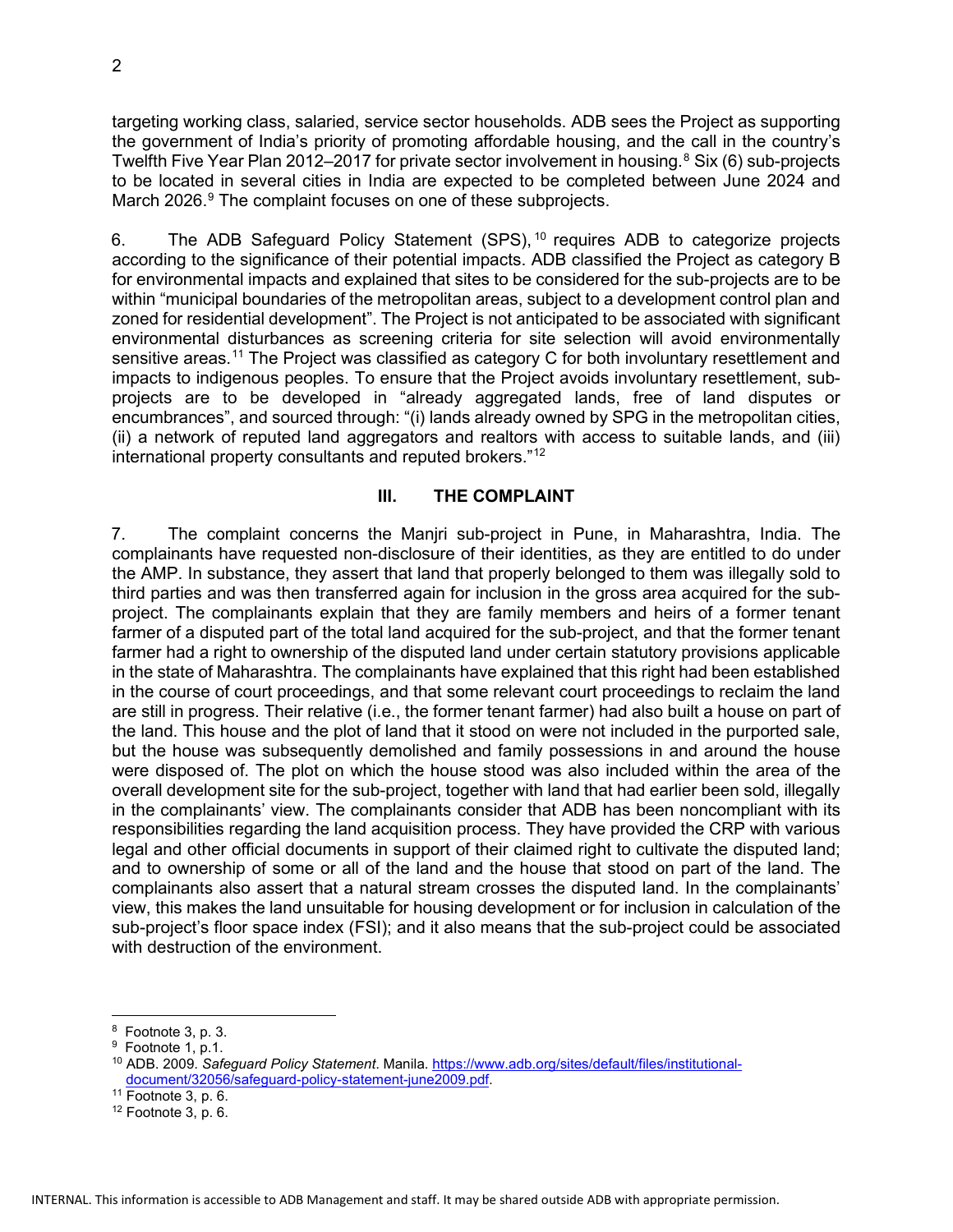### **IV. ADB MANAGEMENT'S RESPONSE**

8. As required by para. 178 of the AMP, ADB Management's Response was submitted on 8 April 2022. (Appendix 2) The ADB Management's Response discussed: (i) the Project and ADB's involvement in it; (ii) ADB's due diligence in relation to the Project; (iii) ADB's compliance with relevant provisions of the SPS, particularly its environment and involuntary resettlement requirements; and (iv) steps taken by the relevant operations department to address issues raised to them by means of several communications in 2020 and 2021. The issues raised in these communications were similar to those included in the complaint filed with the CRP, which had been shared with the project team only in redacted form to preserve the anonymity of the complainants. The Management Response also sets out why in the view of Management the complaint should not be eligible for compliance review. It incorporated a matrix which summarized how in ADB Management's view each relevant SPS requirement had been met, and also included an explanatory timeline of legal events and court and tribunal decisions relating to the issues raised in the 2020/2021 communications with the Project team.

9. ADB Management's Response asserted that prior to investment approval of the overall Project, the client's environment and social management system (ESMS) had been audited, and a corrective action plan had been agreed. A Project ESMS was prepared to guide screening of later sub-projects. This provides that each sub-project must follow local and national laws/policies and SPS and other investor requirements, including those set out in a Joint Action Plan which covers "a range of time bound actions to ensure mitigation of E&S risks and compliance with the SPS…" notably: (i) the employment of a Company Health, Safety and Environment ("HSE") Manager, (ii) a sub-contractor selection procedure, (iii) development of a consultation procedure as part of the environmental impact assessment preparation process, (iv) preparation of a generic construction environmental management plan ("EMP"), (v) submission of annual E&S performance reports; (vi) construction practices compliance reviews by an external consultant; and (vii) development of a community grievance mechanism.[13](#page-5-0) ADB Management's Response also described due diligence undertaken in connection with land acquisition for the Manjri subproject.

#### **V. ELIGIBILITY**

10. Para. 179 of the AMP provides that to find a complaint eligible, the CRP must be satisfied that the complaint meets all the eligibility criteria, satisfies the scope, and does not fall within the exclusions (para. 142 and paras. 145–149 of the AMP). The CRP must also be satisfied that: (i) there is evidence of noncompliance; (ii) there is evidence that the noncompliance has caused, or is likely to cause, direct and material harm to project-affected people; and (iii) the noncompliance is serious enough to warrant a compliance review.

11. The Private Sector Operations Department (PSOD), which is responsible for the Project in ADB, provided the CRP with evidence of steps that it had taken to follow up internally at ADB as well as with the client and external advisors on the issues that had been raised with it in 2020 and 2021. The Management further informed the CRP that its earlier correspondence in 2020/2021 on the issues did not include substantial response on issues now brought to the CRP for compliance review. This is regrettable, and the CRP encourages timely response to grievances, complaints and concerns raised with PSOD regarding SPS implementation. In the present instance, certain issues raised in the 2020/2021 correspondence with the operations team

<span id="page-5-0"></span><sup>&</sup>lt;sup>13</sup> Private Sector Operations Department. 2022. Management's Response to the Compliance Review Panel on the Request for India: Shapoorji Affordable Housing Project. Manila: ADB.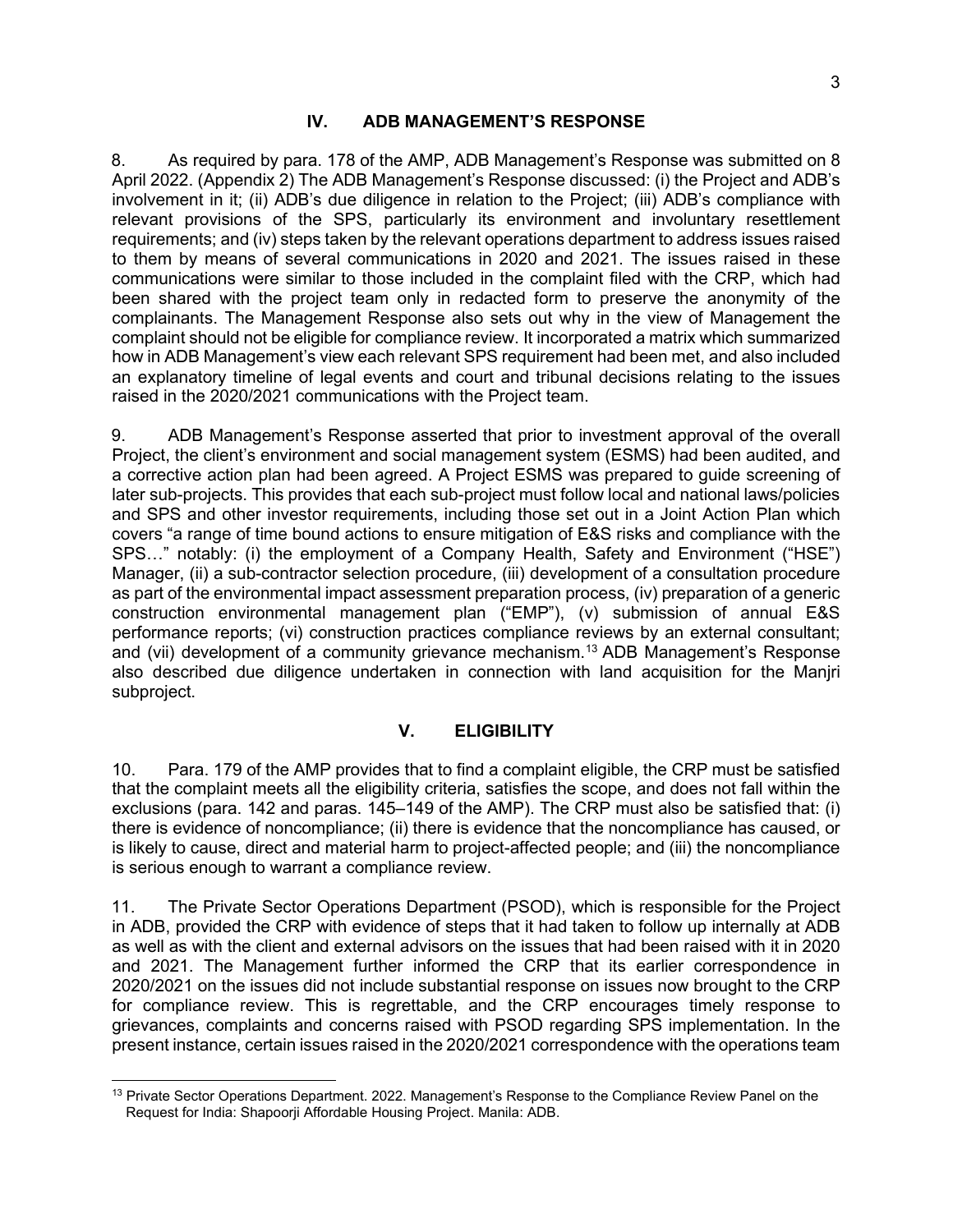that did not fall within the scope of the SPS were also under consideration in another ADB office. The Management informed the CRP that based on their understanding of internal advice, they decided to hold a substantive response to the 2020/2021 correspondence until that office's investigation report had been released. In the CRP's view, this delay was not warranted because the subject matter of the other ADB office's investigation was distinguishable from concerns raised with PSOD that fell within the scope of the SPS. The existence of a complaint that is under consideration in another ADB office should not unduly delay ADB operations team's responses to complainants on issues or concerns that are subject to compliance review under the AMP.

12. The CRP notes that the complainants share common concerns regarding adverse impacts of the Manjri sub-project. However, in the course of its eligibility assessment, it has become clear to the CRP that the factual and potential legal basis of each complainant's interest in the disputed land and house is distinct; but that PSOD is not yet aware of this.

13. The CRP has no doubt that there have been good faith efforts to raise issues with the operations department concerned (PSOD). However, these have thus far centered on the claim of one of the complainants on the disputed land and property. On balance, following review of the available evidence, the CRP accepts that PSOD was not aware that there was more than one complainant. In consequence, it did not have an opportunity to consider, or respond to, additional issues of legal rights and impacts that are also reflected in the complaint brought to the CRP by more than one complainant.

14. The CRP has determined that at this stage, there is evidence that the AMP exclusion from eligibility established in para. 142(ii) is applicable to the facts. This is an exclusion from eligibility for *"matters that complainants have not made good faith efforts to address with the operations department concerned*.*"* The CRP encourages the complainants to address their distinct concerns with PSOD, and should they wish to do so, the CRP then encourages PSOD to consider Its responsibilities under the SPS in relation to the complainants' distinct legal rights and shared concerns.

15. Para. 180 of the AMP notes the responsibility of the CRP, as part of the eligibility determination, to review and determine whether the complainants made prior good faith efforts to resolve issues with the operations department concerned. It also states that the CRP will forward the complaint to the operations department concerned if the complainants did not make such efforts. In this case, where the complainants have requested identity confidentiality, the CRP has not physically forwarded the complaint in unredacted form to PSOD.

16. The CRP wishes to emphasize that because complainants have asked that their identities be kept confidential, it is appropriate for the complainants themselves to determine whether and if so, how, they would like to provide PSOD with additional information.

17. The CRP notes that it is clear from the AMP that if any one of the exclusions is applicable, the CRP must conclude that the complaint is ineligible for compliance review. In light of its finding on the relevance of the exclusion set out in para. 142(ii), it is not necessary for the CRP to set out its determination on other exclusions and eligibility requirements.

# **VI. CONCLUSION**

18. Following the eligibility review detailed in this report, the CRP is not satisfied that in accordance with paragraph 179 of the AMP the complaint meets all the eligibility criteria, satisfies the scope, and does not fall within the exclusions set out in paras. 142 and 145–149 of the AMP.